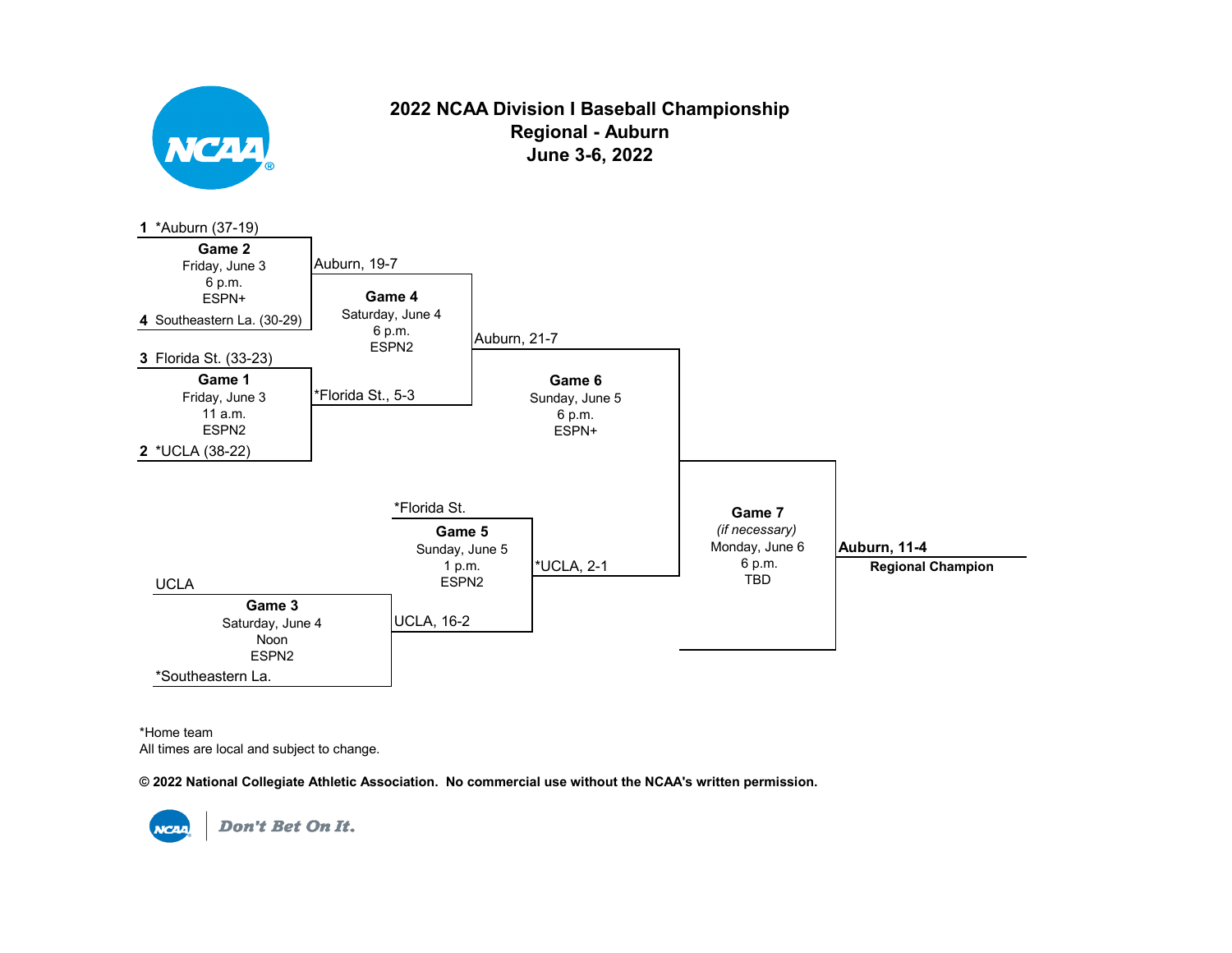

## **2022 NCAA Division I Baseball Championship Regional - Austin June 3-6, 2022**



\*Home team All times are local and subject to change.

**© 2022 National Collegiate Athletic Association. No commercial use without the NCAA's written permission.**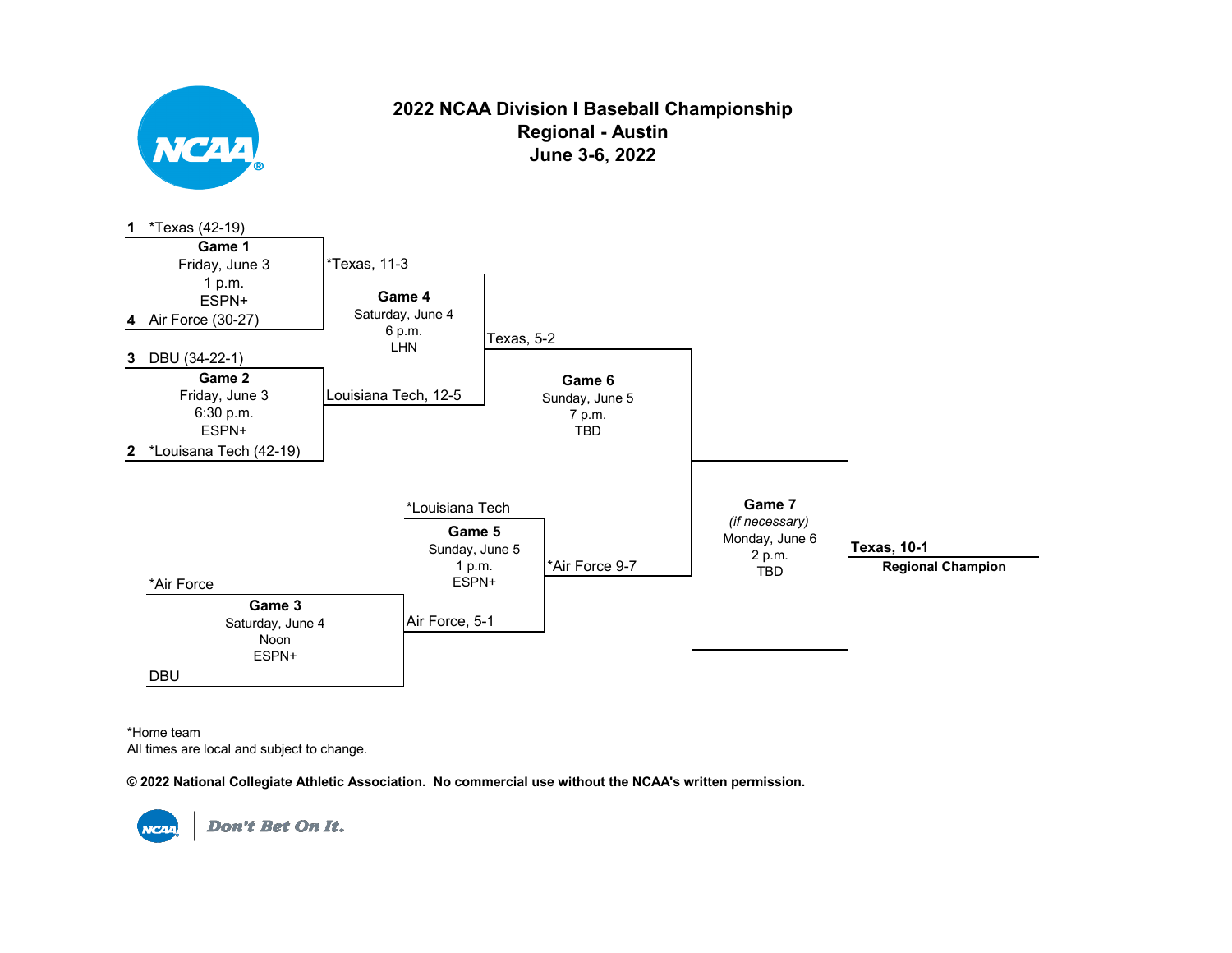

# **2022 NCAA Division I Baseball Championship Regional - Blacksburg June 3-6, 2022**



\*Home team All times are local and subject to change.

**© 2022 National Collegiate Athletic Association. No commercial use without the NCAA's written permission.**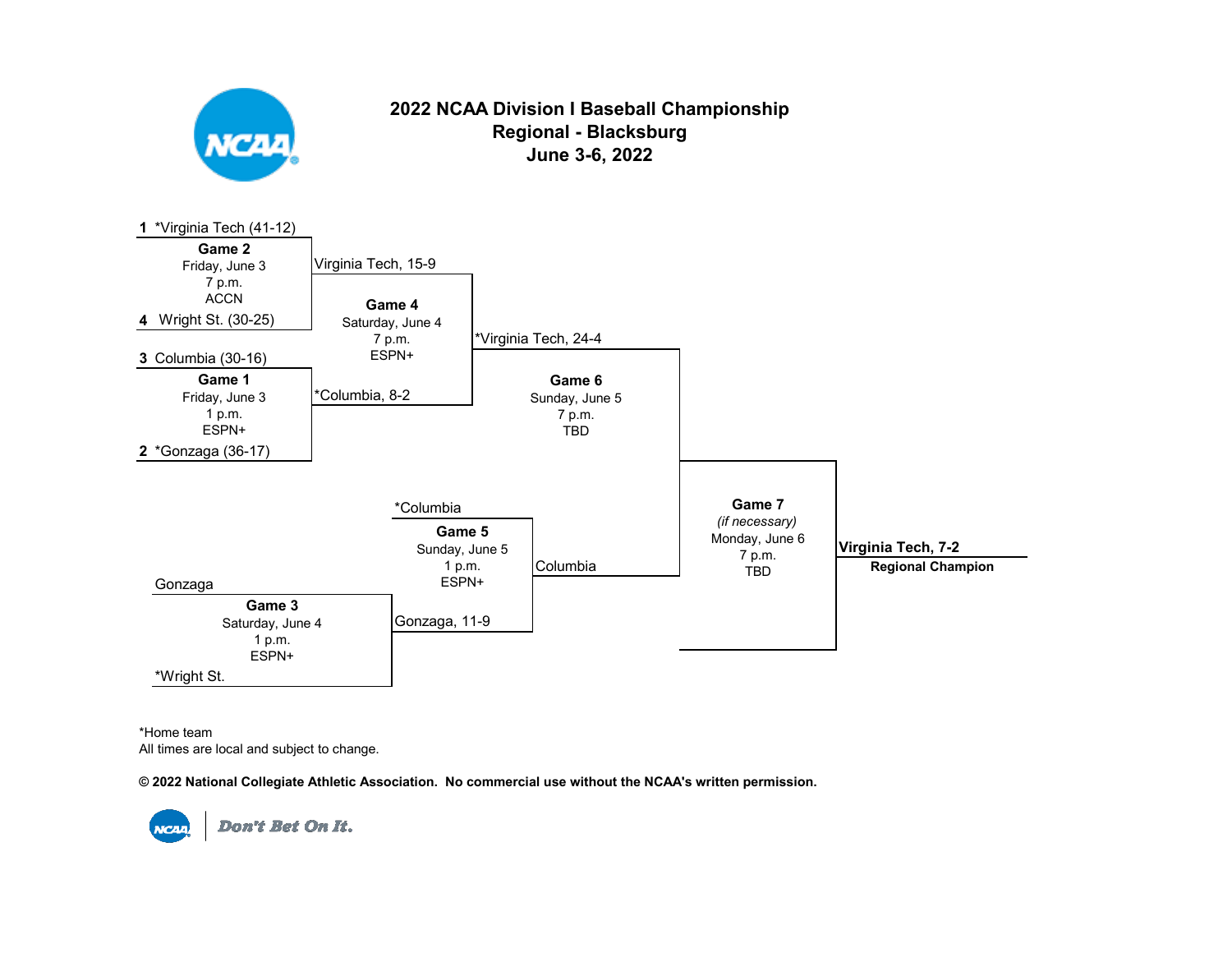

## **2022 NCAA Division I Baseball Championship Regional - Chapel Hill June 3-6, 2022**



\*Home team All times are local and subject to change.

**© 2022 National Collegiate Athletic Association. No commercial use without the NCAA's written permission.** 

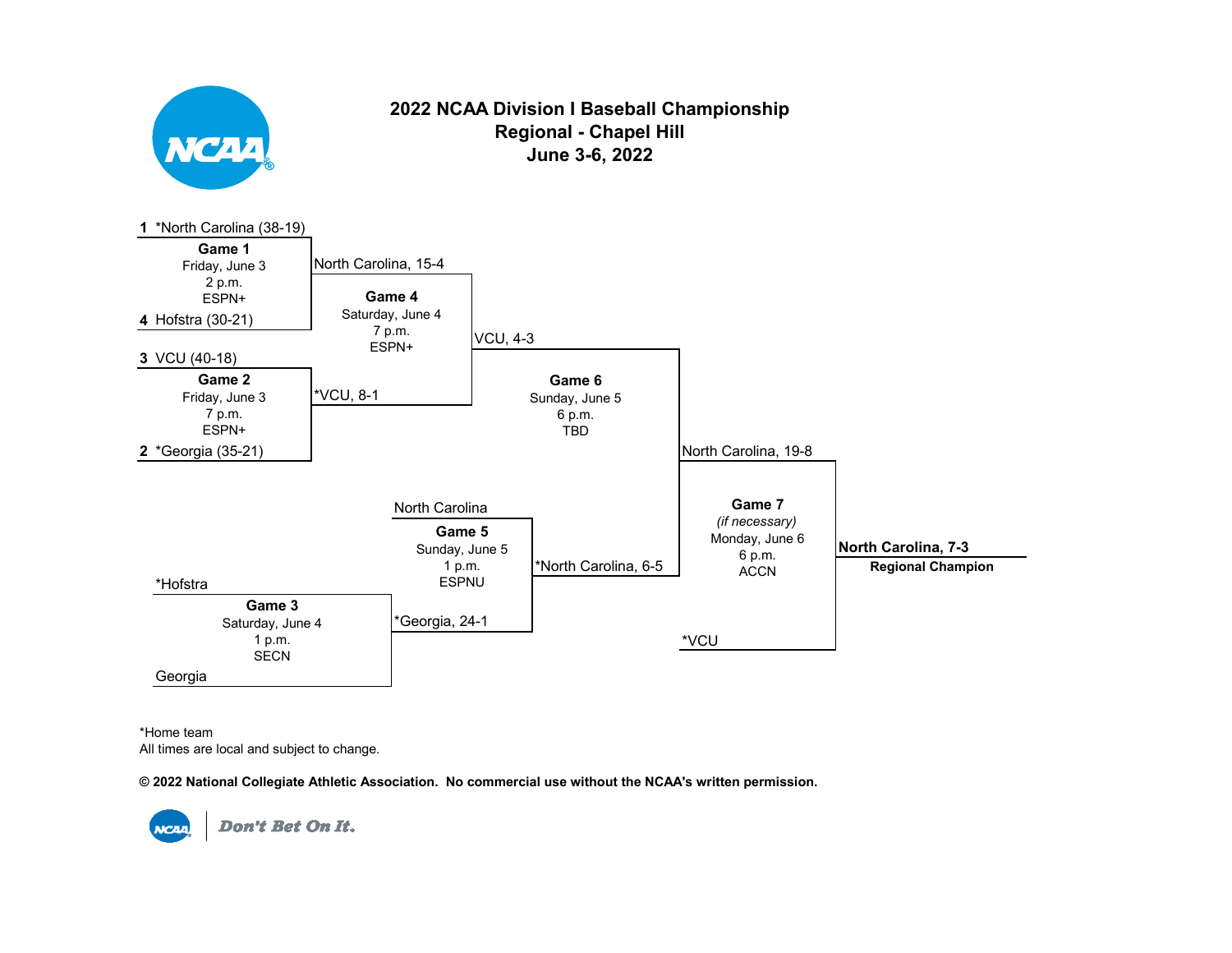

\*Home team All times are local and subject to change.

**© 2022 National Collegiate Athletic Association. No commercial use without the NCAA's written permission.** 

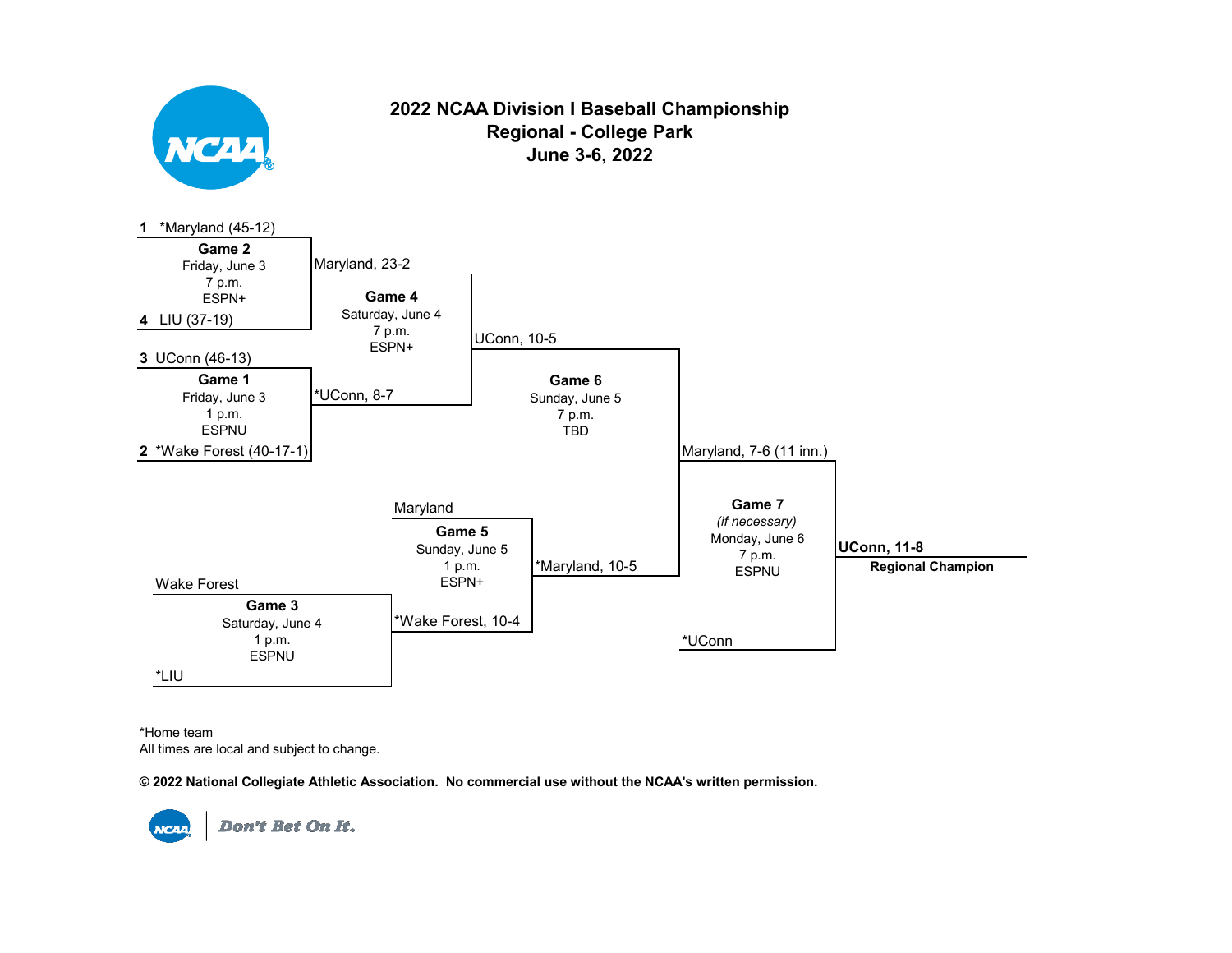

\*Home team All times are local and subject to change.

**© 2022 National Collegiate Athletic Association. No commercial use without the NCAA's written permission.** 

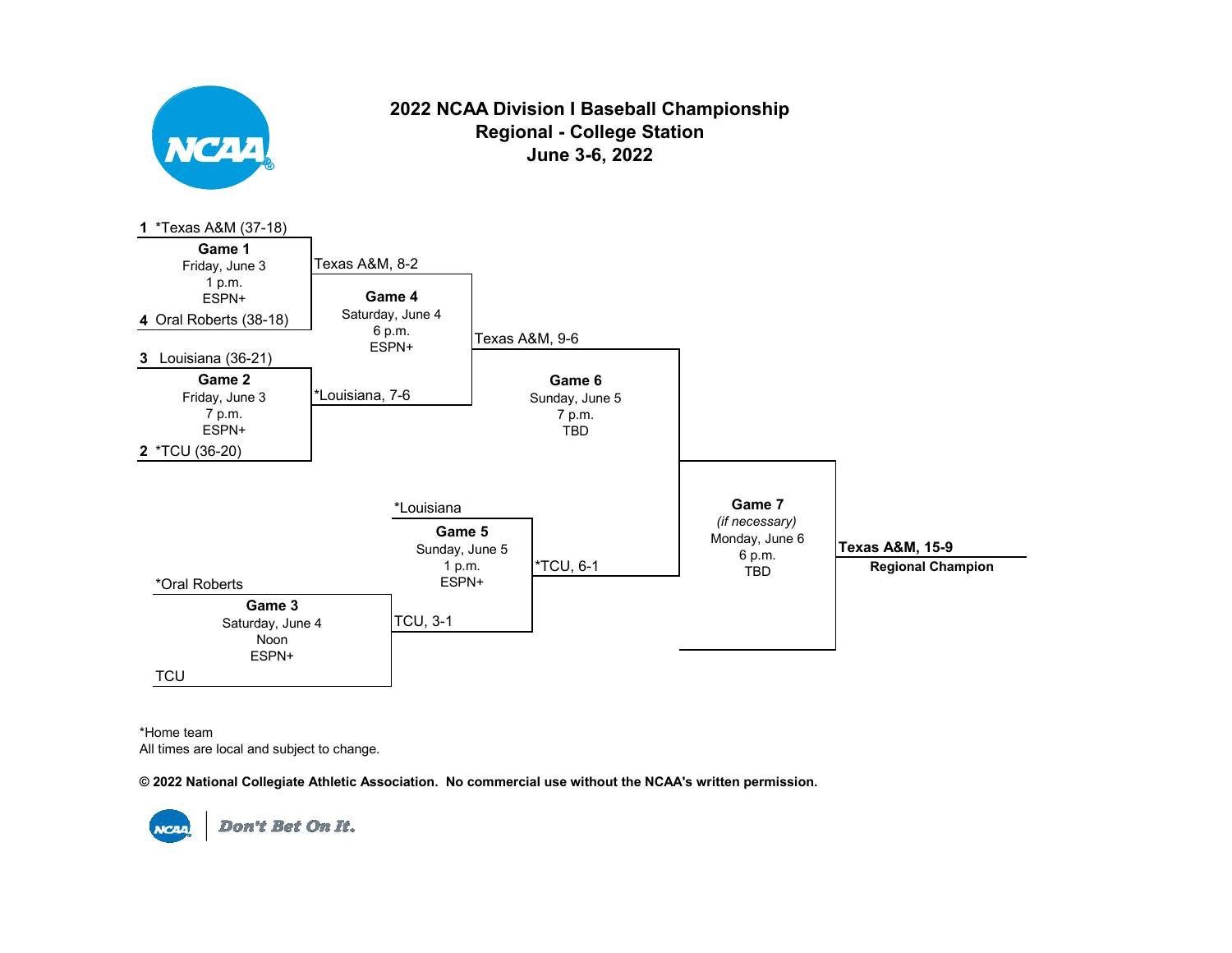

## **2022 NCAA Division I Baseball Championship Regional - Coral Gables June 3-6, 2022**



\*Home team All times are local and subject to change.

**© 2022 National Collegiate Athletic Association. No commercial use without the NCAA's written permission.** 

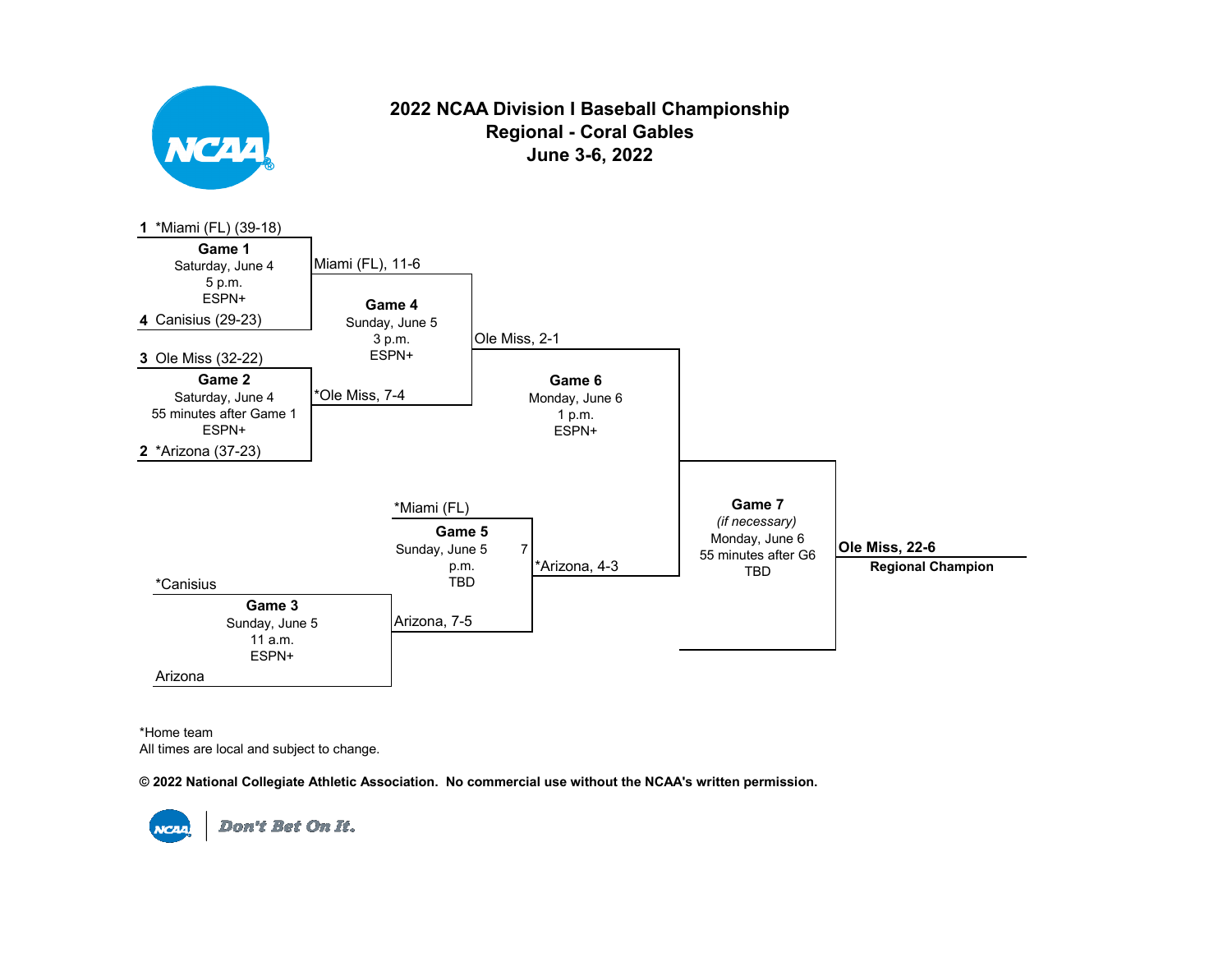

## **2022 NCAA Division I Baseball Championship Regional - Corvallis June 3-6, 2022**



\*Home team All times are local and subject to change.

**© 2022 National Collegiate Athletic Association. No commercial use without the NCAA's written permission.** 

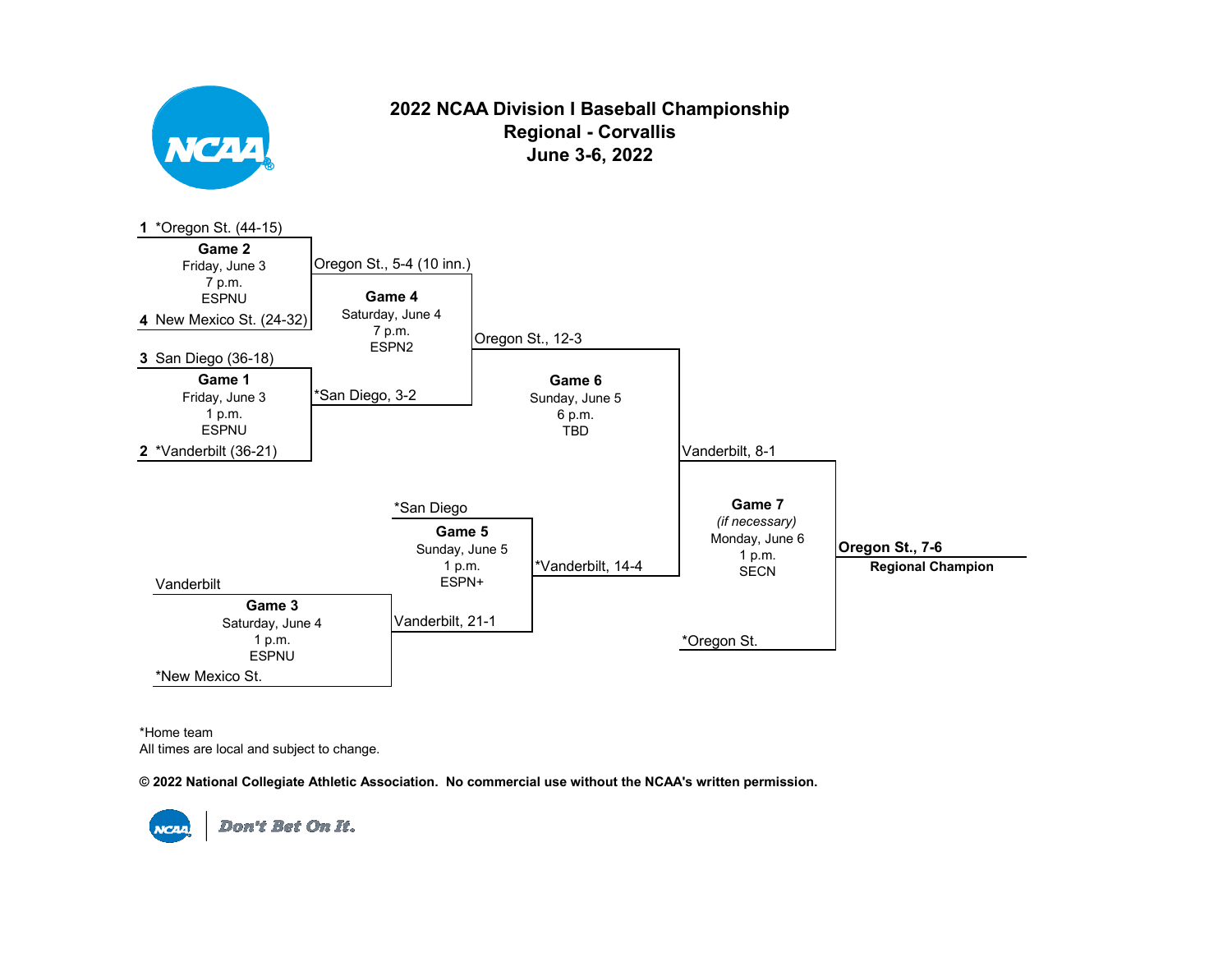

\*Home team All times are local and subject to change.

**© 2022 National Collegiate Athletic Association. No commercial use without the NCAA's written permission.**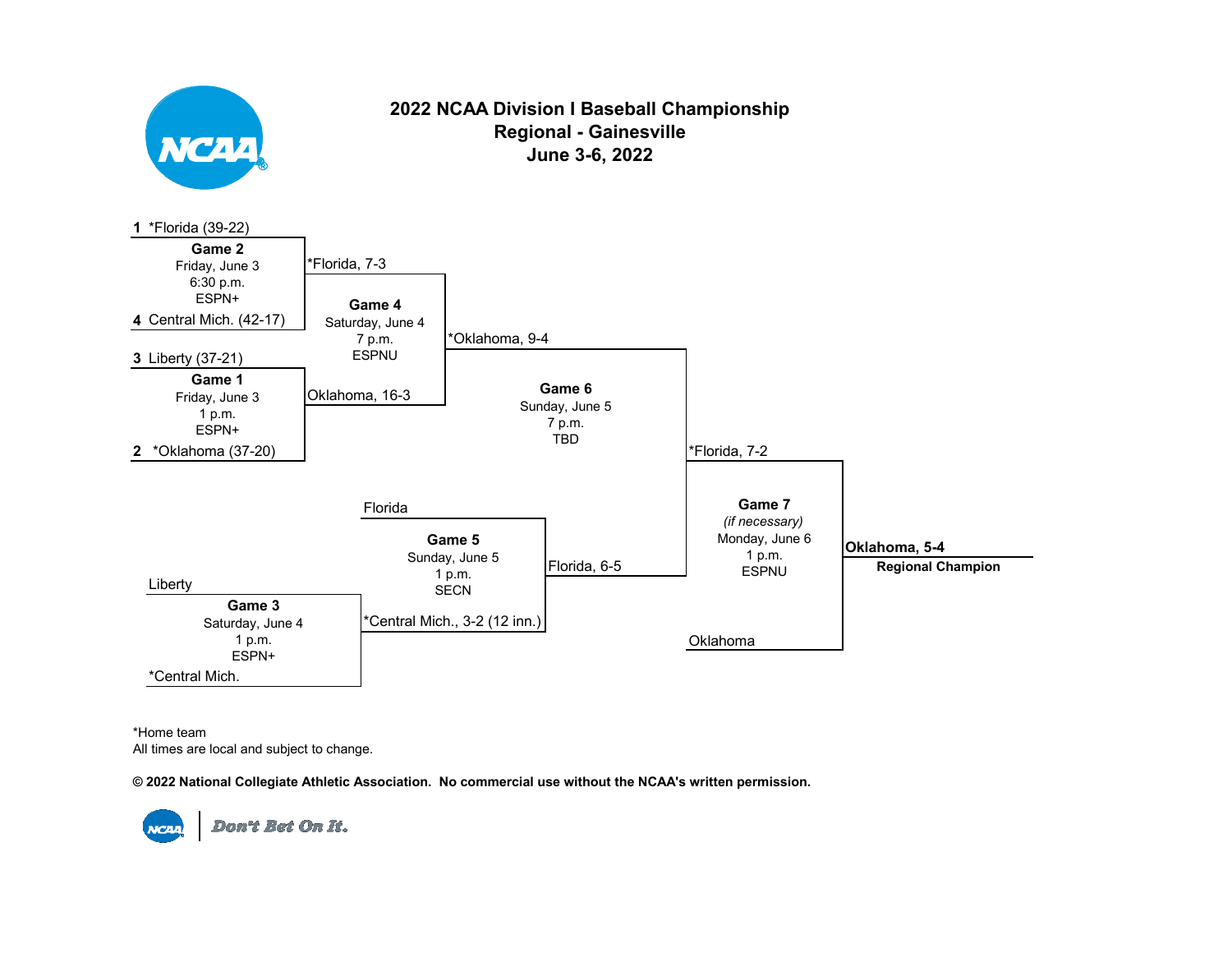

## **2022 NCAA Division I Baseball Championship Regional - Greenville June 3-6, 2022**



\*Home team All times are local and subject to change.

**© 2022 National Collegiate Athletic Association. No commercial use without the NCAA's written permission.**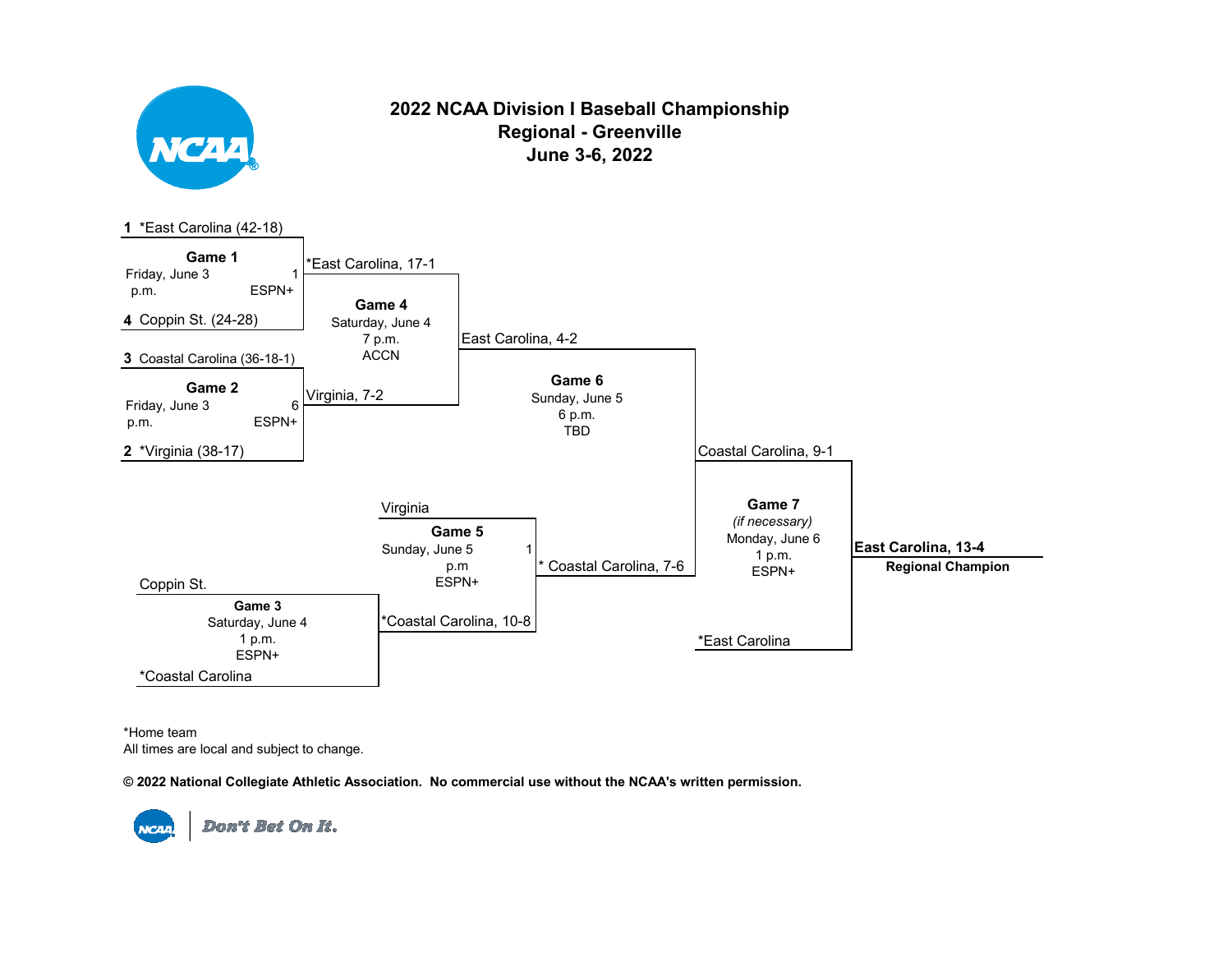

## **2022 NCAA Division I Baseball Championship Regional - Hattiesburg June 3-6, 2022**



\*Home team All times are local and subject to change.

**© 2022 National Collegiate Athletic Association. No commercial use without the NCAA's written permission.** 

**NCAA**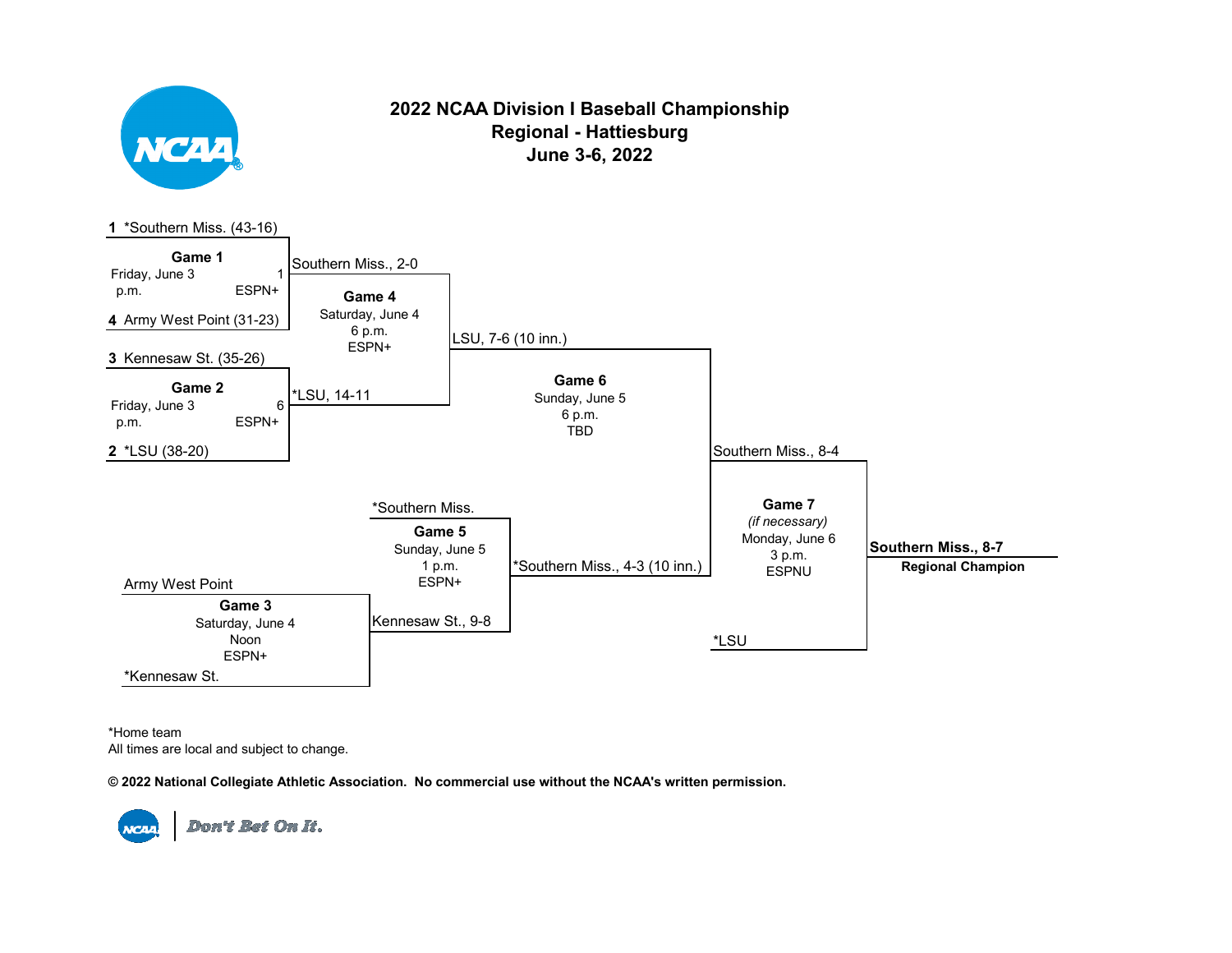



**June 3-6, 2022**

\*Home team All times are local and subject to change.

**© 2022 National Collegiate Athletic Association. No commercial use without the NCAA's written permission.** 

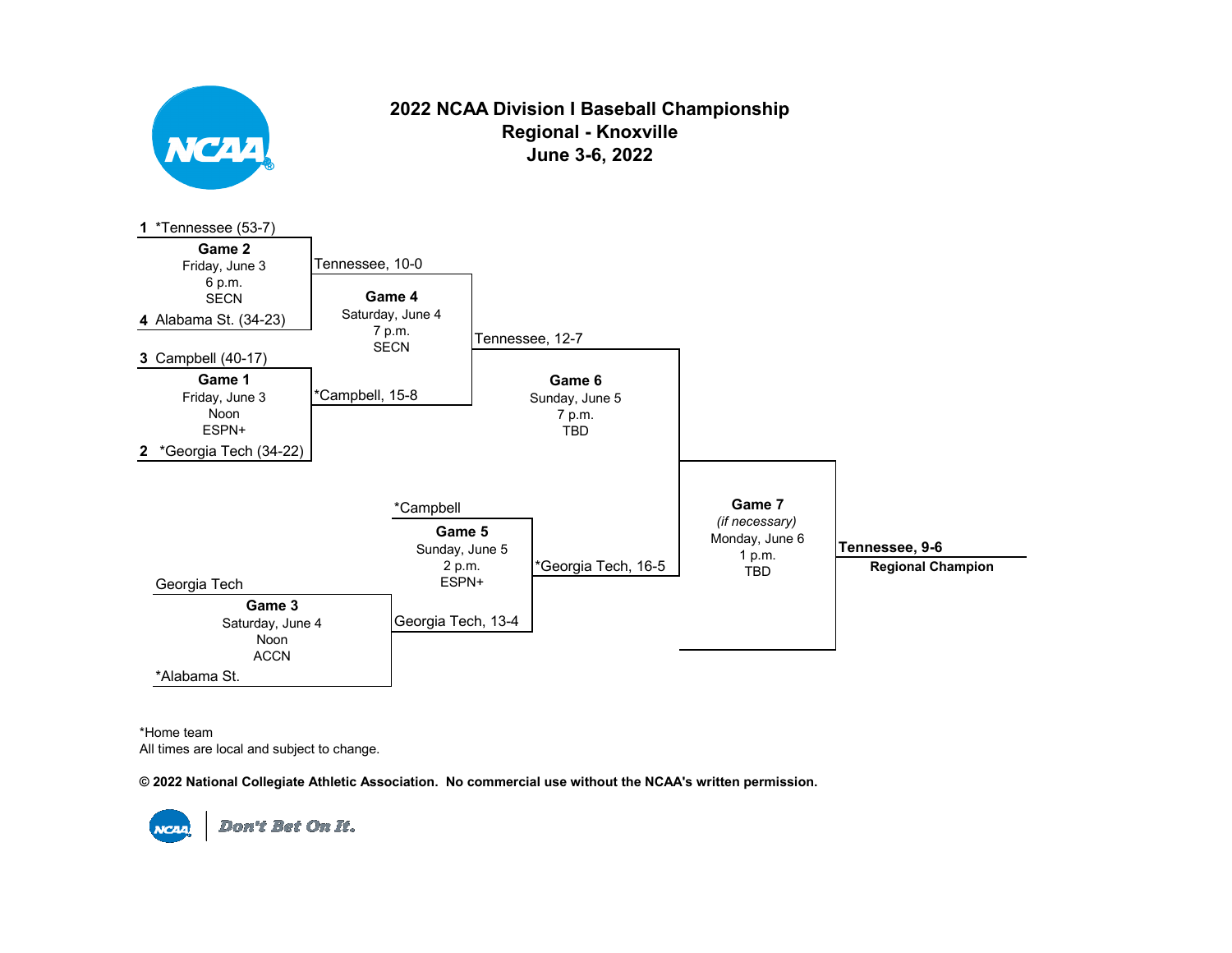

## **2022 NCAA Division I Baseball Championship Regional - Louisville June 3-6, 2022**



\*Home team All times are local and subject to change.

**© 2022 National Collegiate Athletic Association. No commercial use without the NCAA's written permission.** 

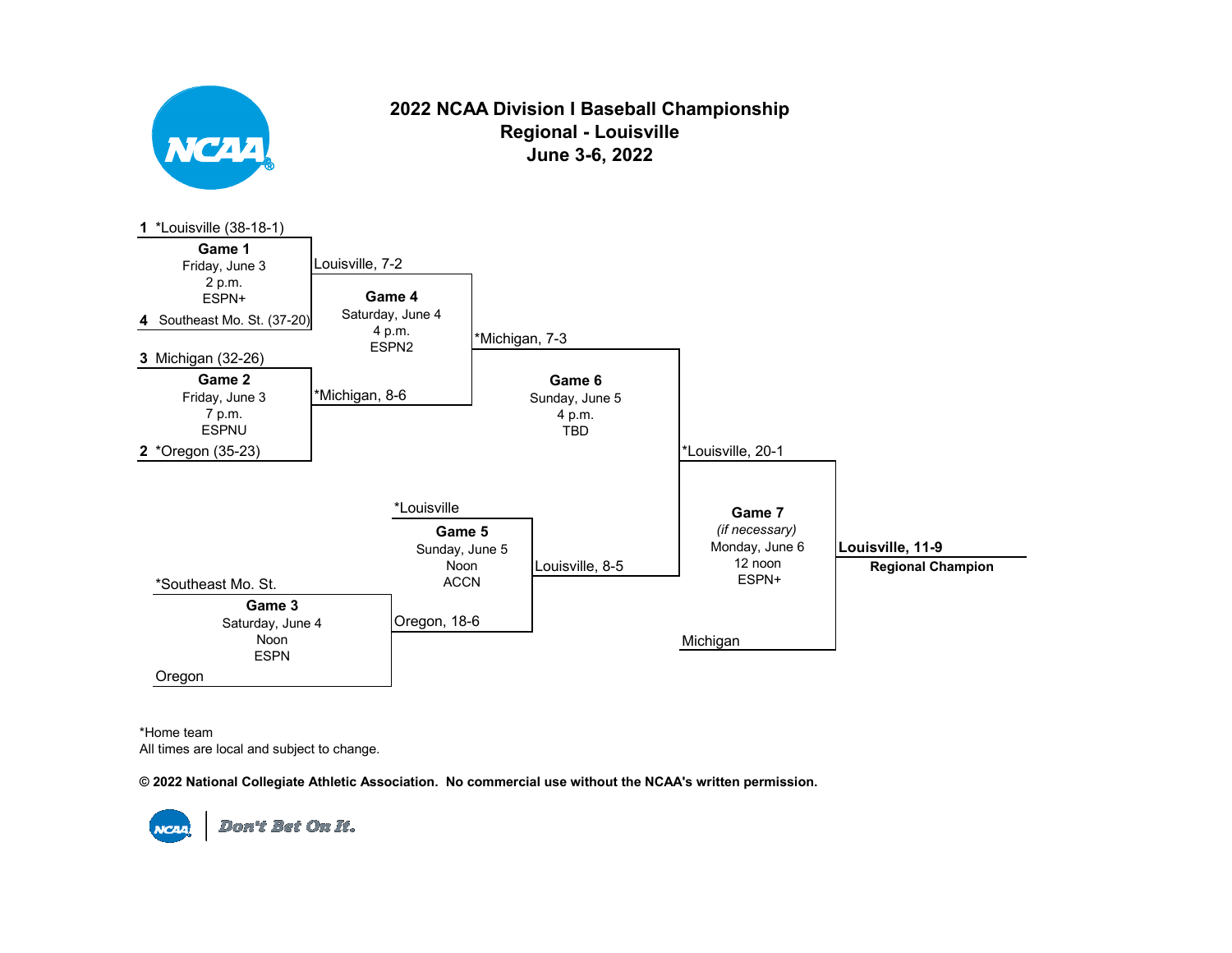

## **2022 NCAA Division I Baseball Championship Regional - Stanford June 3-6, 2022**



\*Home team All times are local and subject to change.

**© 2022 National Collegiate Athletic Association. No commercial use without the NCAA's written permission.**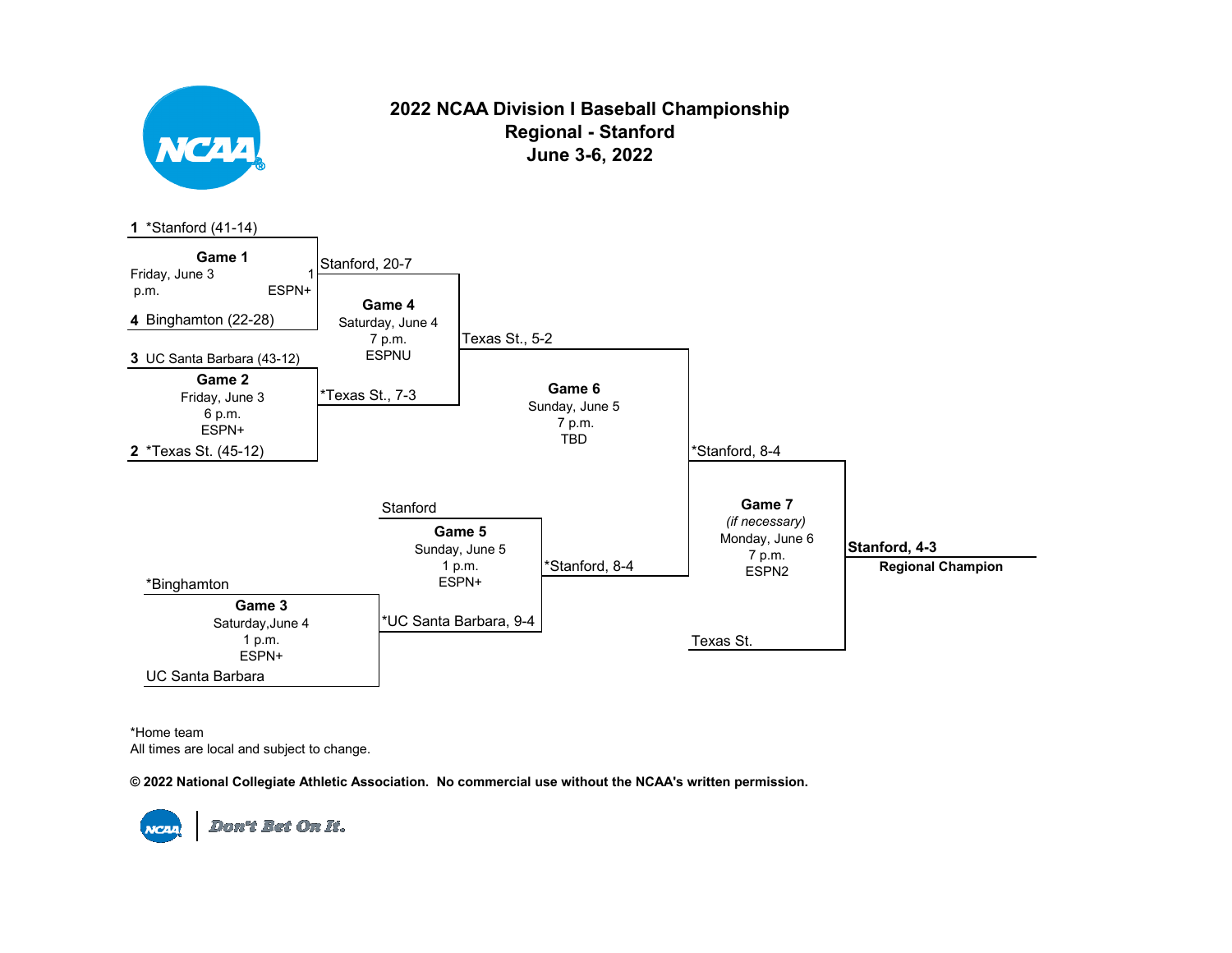

## **2022 NCAA Division I Baseball Championship Regional - Statesboro June 3-6, 2022**



\*Home team All times are local and subject to change.

**© 2022 National Collegiate Athletic Association. No commercial use without the NCAA's written permission.**